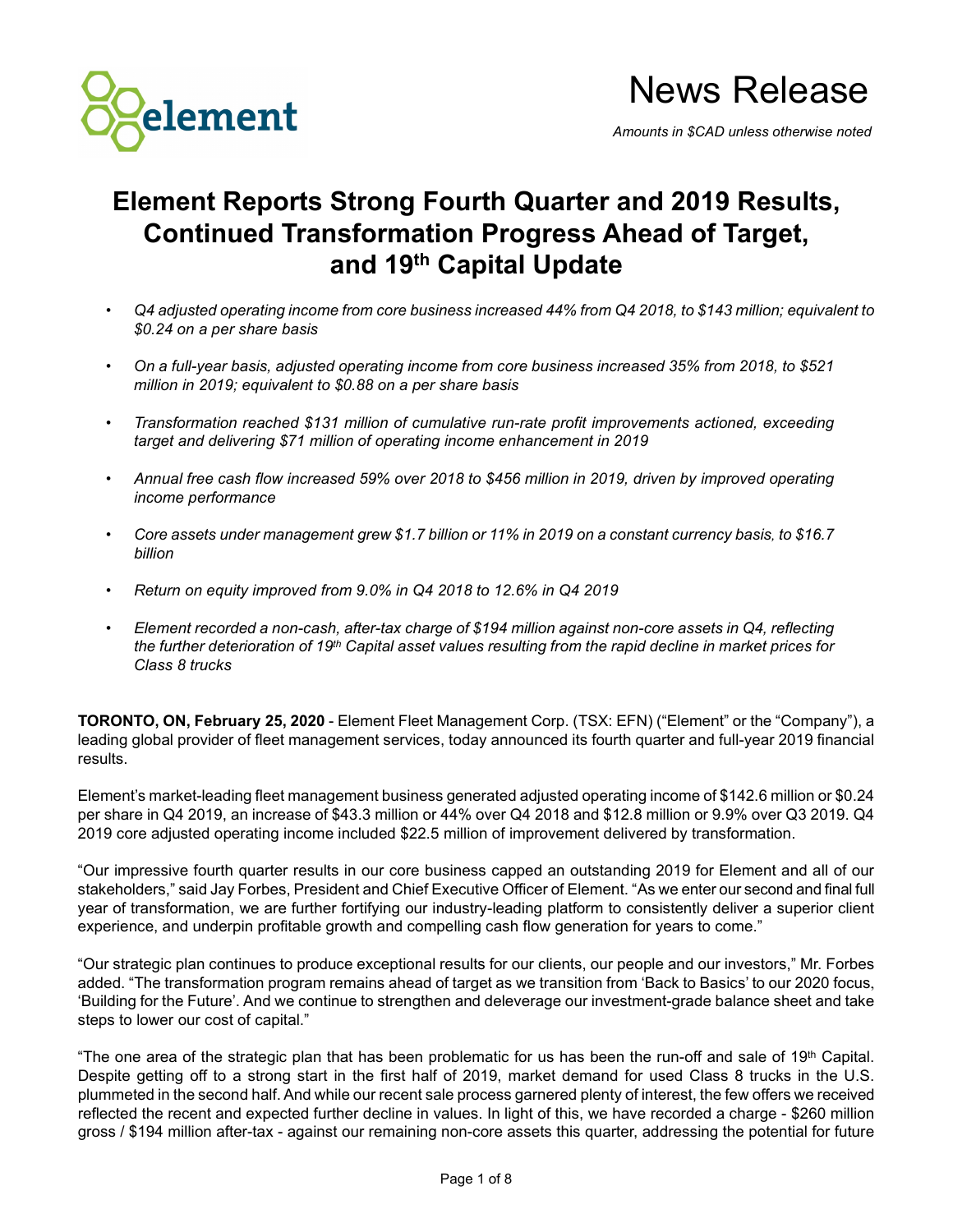associated financial risk to Element. By putting this underperforming legacy asset behind us, we avoid any further distraction from our successful efforts to strengthen and grow our core fleet management business," said Mr. Forbes.

On a consolidated basis, the Company reported a net loss of \$117.0 million or \$0.29 per share for Q4 2019 due to the 19th Capital charge, compared to consolidated net income of \$41.1 million or \$0.07 per share in Q4 2018.

For 2019 as a whole, Element's core business generated adjusted operating income of \$521.1 million or \$0.88 per share, an increase of \$134.0 million or 35% over 2018, including \$71 million of operating income enhancement from the Company's transformation program. Element's consolidated net income in 2019 was \$97.7 million, impacted by the 19<sup>th</sup> Capital charge.

Core assets under management grew \$1.7 billion or 11% in 2019 on a constant currency basis to \$16.7 billion, reflecting improved client retention, new client wins in all geographies, and continued expansion of the Armada<sup>1</sup> program.

# **Transforming the Core**

Element outperformed its transformation targets in Q4, and 2019 as a whole, in its efforts to refocus the Company on delivering a more consistent, superior client experience. At December 31, 2019, the Company had actioned a cumulative \$131 million of annual run-rate, pre-tax profit improvements, surpassing its year-end goal of \$120 million. Element is well on its way to actioning \$180 million of profit improvement initiatives by the end of 2020, 'Building for the Future' in the final phase of the Company's transformation program.

Transformation initiatives actioned to date delivered \$71 million of operating income benefit in 2019 and are expected to grow to \$98 million of operating income benefit in 2020.

# **Strengthening the Balance Sheet**

Element continues to strengthen and rapidly deleverage its investment-grade balance sheet by syndicating assets and retiring liabilities. The Company syndicated almost \$1 billion of assets in Q4 as it continues to strengthen its understanding of the market for its assets and build its syndication capabilities. Syndication, enhanced profitability and rising free cash flow in 2019 all contributed to de-risk and deleverage Element's balance sheet from 7.8x tangible leverage at December 31, 2018 to 7.1x at December 31, 2019. Excluding the impact of the Company's non-recourse warehouse credit facility, which exclusively funds pre-syndication assets for Armada, Element's tangible leverage ratio at December 31, 2019 would have been 6.6.

The ongoing improvement of Element's tangible leverage ratio will help the Company reduce its cost of capital and improve liquidity over time. As previously stated, Element received a BBB investment-grade rating from S&P in Q4, while Fitch affirmed its BBB+ investment-grade rating of the Company and improved its outlook to stable. These two U.S. investment-grade ratings pave the way for Element to issue bonds in the U.S. unsecured corporate debt market in the first half of 2020.

# **Pivoting to Growth**

Element's progress in both transforming the business and strengthening the balance sheet have allowed the Company to prepare to pivot to growth ahead of schedule. Element performed a comprehensive, in-depth study of the North American fleet management market in late 2019. The resulting insights into segmentation, penetration, pricing and industry dynamics have informed the Company's enhanced go-to-market strategy that will begin to be implemented in 2020.

As noted last quarter, Element expects to achieve annual net revenue growth of 4-6% beginning in 2021. The Company will do this by (i) holding market share through best-in-class client retention; (ii) improving salesforce effectiveness; (iii) better managing client profitability; (iv) converting self-managed fleets in targeted market segments into Element clients using the Company's strengthened financial position and a compelling value proposition; and (v) leveraging its market leadership position in Mexico and Australia / New Zealand. Element will also pursue additional, Armada-like "mega fleet" opportunities, the success of which could drive results above 4-6% annual net revenue growth.

<sup>1.</sup> "Armada" is Element's term for one large, fast-growing client in particular that the Company does not name due to the client's request for confidentiality.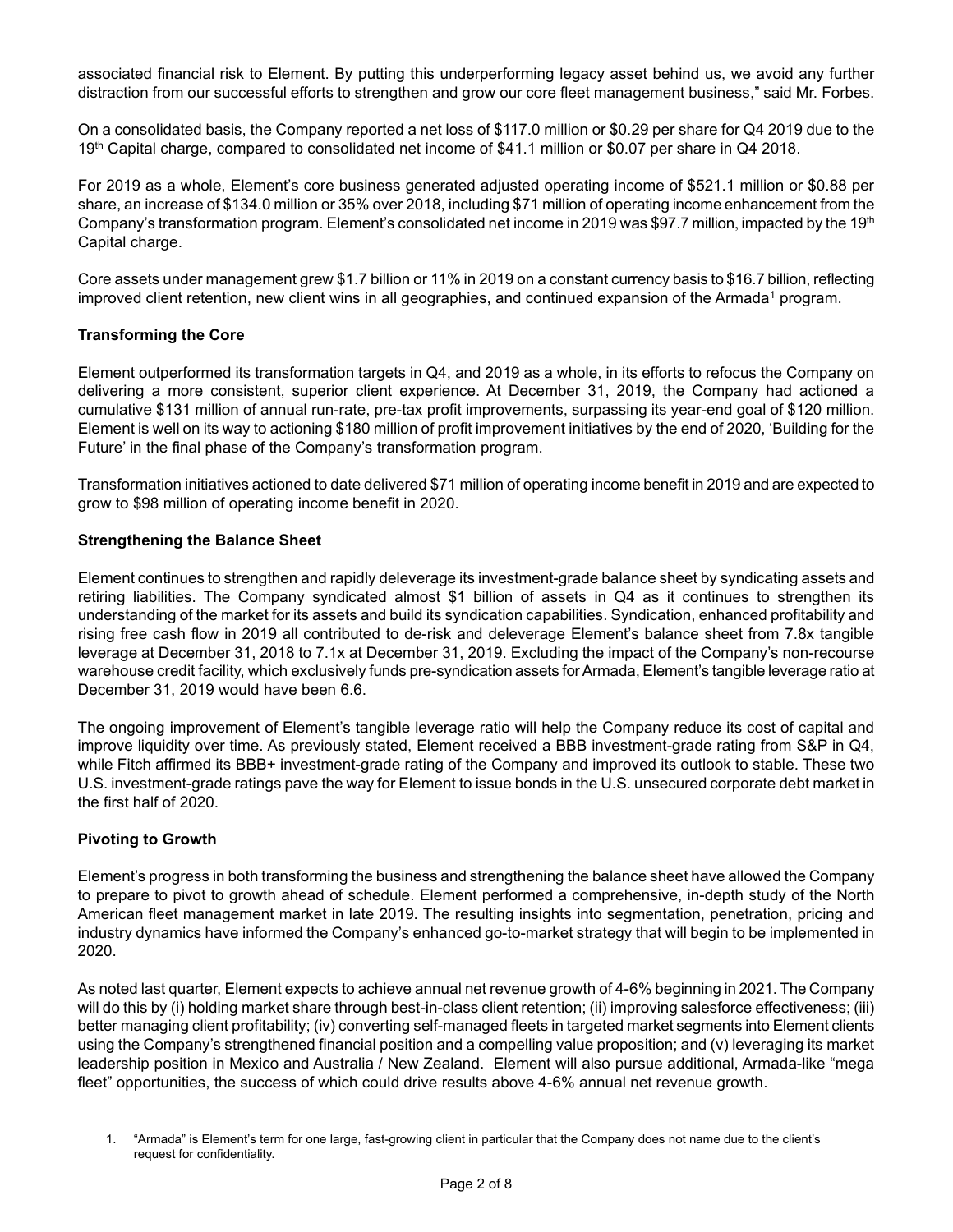# **19th Capital**

Having advanced Element's transformation and materially strengthened its balance sheet, management initiated a formal process to expedite the sale of 19<sup>th</sup> Capital in the fourth quarter. Although the process attracted nearly 50 potential buyers and multiple serious expressions of interest, Element has not been successful in securing a sale on acceptable terms.

The ongoing swift and steep deterioration of used Class 8 truck market conditions has had a meaningful negative impact on interest and valuations. This, coupled with the price discovery inherent in the sales process, has resulted in Element recording a non-cash charge of \$260 million (\$194 million after-tax) against non-core assets in the fourth quarter. Following this charge, 19<sup>th</sup> Capital assets are valued at approximately \$133 million. The value of 19<sup>th</sup> Capital's third-party lender debt is \$122 million. Given the market conditions and outlook, the Company has shifted its efforts to accelerate the run-off of 19<sup>th</sup> Capital, including ramping-up the pace of liquidation of the entity's assets, immediately reducing the scale of 19<sup>th</sup> Capital operations and engaging with third-party lenders.

19<sup>th</sup> Capital remains a non-core asset, and - with the Q4 charge - Element has addressed the potential for future associated financial risk to the Company. Moreover, this outcome has no impact on Element's 2020 adjusted EPS guidance of \$1.00-1.05 or any material impact on its financial position. While the write-down will increase tangible leverage in the short-term, Element's efforts to-date to strengthen its balance sheet should see the Company's tangible leverage ratio continue its descent to sub-6.0.

"As we take the necessary steps to bring final closure to the ill-fated and costly investment in 19<sup>th</sup> Capital, and return our full focus to our future - our fleet management business - I am energized by our 2019 success and confident in our ability to continue delivering for all our stakeholders," Mr. Forbes added. "In 2020 we will complete the transformation, further strengthen our balance sheet and launch our pivot to growth - all-the-while ensuring our clients remain at the center of everything we do and every decision we make."

# **Financial Highlights**

|                                                                                      |                      |                       | Three-month periods ended | Twelve-month periods ended |                      |
|--------------------------------------------------------------------------------------|----------------------|-----------------------|---------------------------|----------------------------|----------------------|
| (in \$000's for stated values, except per share amounts)                             | December 31,<br>2019 | September 30,<br>2019 | December 31,<br>2018      | December 31,<br>2019       | December 31.<br>2018 |
|                                                                                      | \$                   | \$                    | \$                        | \$                         | \$                   |
| <b>Consolidated Results</b>                                                          |                      |                       |                           |                            |                      |
| Net revenue                                                                          | 256,509              | 245.796               | 221,480                   | 994,102                    | 873,519              |
| Adjusted operating expenses <sup>1</sup>                                             | 118,123              | 118,146               | 124.951                   | 480.136                    | 486,376              |
| After-tax adjusted operating income attributable to common shareholders <sup>1</sup> | 101,772              | 94,240                | 68.086                    | 375,707                    | 275,649              |
| After-tax adjusted operating income per share [basic] <sup>1</sup>                   | 0.23                 | 0.22                  | 0.16                      | 0.86                       | 0.70                 |
| Net (loss) income for the period/year                                                | (116, 978)           | 70,145                | 41,145                    | 97,701                     | (199, 104)           |
| (Loss) earnings per share [basic]                                                    | (0.29)               | 0.14                  | 0.07                      | 0.12                       | (0.62)               |
| <b>Core Fleet Management Operations</b>                                              |                      |                       |                           |                            |                      |
| Net revenue                                                                          | 257,554              | 244.496               | 220,818                   | 988,185                    | 865,174              |
| Adjusted operating expenses <sup>1</sup>                                             | 114,957              | 114,710               | 121,571                   | 467,123                    | 478,071              |
| After-tax adjusted operating income attributable to common shareholders <sup>1</sup> | 105,205              | 96,002                | 70,311                    | 381,506                    | 273,151              |
| After-tax adjusted operating income per share [basic] <sup>1</sup>                   | 0.24                 | 0.22                  | 0.17                      | 0.88                       | 0.70                 |
| Net interest and rental revenue margin or NIM <sup>1</sup>                           | 3.37%                | 3.24%                 | 3.11%                     | 3.25%                      | 3.16%                |
| Total average net earning assets <sup>1</sup>                                        | 12,011,258<br>S.     | S<br>12,252,933       | 12,759,998<br>\$          | 12,473,997<br>S<br>S       | 12,598,077           |
| Total end-of-period assets under management <sup>1</sup>                             | 16,710,402           | 16,169,794<br>\$      | 15,699,396<br>\$          | 16,710,402<br>\$<br>S      | 15,699,396           |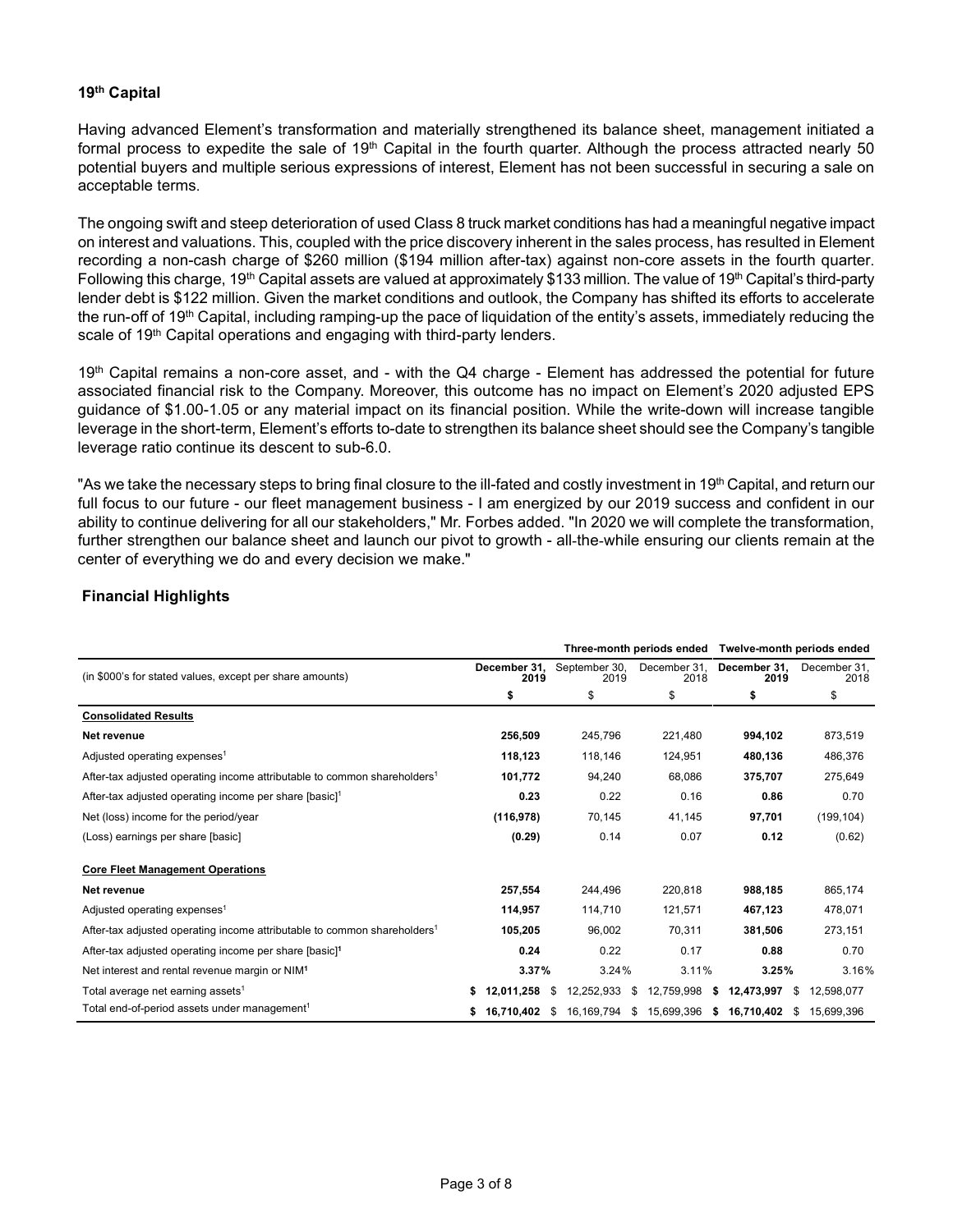# **Core Fleet Management Operations**

The following summarizes results from the Company's core Fleet Management operations:

|                                                                                      |                      |                       |                      | Three-month periods ended Twelve-month periods ended |                      |
|--------------------------------------------------------------------------------------|----------------------|-----------------------|----------------------|------------------------------------------------------|----------------------|
| (in \$000's for stated values, except per share amounts)                             | December 31,<br>2019 | September 30,<br>2019 | December 31,<br>2018 | December 31,<br>2019                                 | December 31.<br>2018 |
|                                                                                      | \$                   | \$                    | \$                   | \$                                                   | \$                   |
| Net revenue                                                                          |                      |                       |                      |                                                      |                      |
| Net interest income and rental revenue                                               | 208,302              | 209,267               | 212,202              | 850,875                                              | 802,495              |
| Interest expense                                                                     | 107,040              | 110,036               | 113,072              | 445,397                                              | 404,603              |
| Net financing revenue                                                                | 101,262              | 99.231                | 99,130               | 405,478                                              | 397,892              |
| Servicing income, net                                                                | 128.754              | 122,181               | 119,409              | 493.130                                              | 455,385              |
| Syndication revenue, net                                                             | 27,538               | 23,084                | 2,279                | 89,577                                               | 11,897               |
| Net revenue                                                                          | 257,554              | 244,496               | 220,818              | 988,185                                              | 865,174              |
| Adjusted operating expenses <sup>1</sup>                                             |                      |                       |                      |                                                      |                      |
| Salaries, wages and benefits                                                         | 76,002               | 77,427                | 83,101               | 314,447                                              | 326,716              |
| General and administrative expenses                                                  | 28,818               | 27,443                | 31,639               | 113,157                                              | 127,076              |
| Depreciation and amortization                                                        | 10,137               | 9,840                 | 6.831                | 39,519                                               | 24,279               |
| Adjusted operating expenses <sup>1</sup>                                             | 114,957              | 114,710               | 121,571              | 467,123                                              | 478,071              |
| Adjusted operating income <sup>1</sup>                                               | 142,597              | 129,786               | 99,247               | 521,062                                              | 387,103              |
| Provision for taxes applicable to adjusted operating income                          | 26,367               | 22,713                | 17,868               | 95,132                                               | 69,679               |
| After-tax adjusted operating income <sup>1</sup>                                     | 116,230              | 107,073               | 81,379               | 425,930                                              | 317,424              |
| Cumulative preferred share dividends                                                 | 11,025               | 11,071                | 11,068               | 44,424                                               | 44,273               |
| After-tax adjusted operating income attributable to common shareholders <sup>1</sup> | 105,205              | 96,002                | 70,311               | 381,506                                              | 273,151              |
| Weighted average number of shares outstanding [basic]                                | 435,766              | 435,134               | 424,804              | 434,805                                              | 391,659              |
| After-tax adjusted operating income per share <sup>1</sup> [basic]                   | 0.24                 | 0.22                  | 0.17                 | 0.88                                                 | 0.70                 |

1. See non-IFRS measures, and the Company's Management Discussion & Analysis ("MD&A") for the year ended December 31, 2019 for more information.

# **Commentary on Quarterly Core Results**

Assets under management grew by \$540.6 million during the quarter as a result of higher originations from continuing wins in all geographies and those for Armada. Average net earning assets declined by \$241.6 million from Q3 2019 and \$748.7 million from Q4 2018 due to syndication.

For the three-month period ended December 31, 2019, net revenue was \$257.6 million compared to \$220.8 million for the three-month period ended December 31, 2018, representing a 16.6% increase.

Notwithstanding the 2% decrease in average net earning assets, net financing revenue of \$101.3 million for the quarter increased slightly more than 2% compared with both the prior quarter and prior year. The resulting NIM increases of 13bps and 26bps from Q3 2019 and Q4 2018, respectively, are reflective of the continued growth of assets derived from higher yield geographies within our portfolio.

Net servicing income for Q4 2019 was \$128.8 million, representing an increase of \$6.6 million over Q3 2019, mainly driven by higher revenues across multiple products, as well as the impact of seasonally lower maintenance and titling volumes in Q3 2019. Year-over-year performance showed similar growth, excluding the seasonal impact: an increase of \$9.3 million, or 8%, over Q4 2018 across numerous products resulting from continued progression in transformation initiatives as well as organic growth in our US and Canadian businesses.

The Company syndicated \$964.0 million of assets in Q4 2019, significantly higher than volumes in previous quarters, reflecting an increase in Armada activations. As a result, syndication revenue increased \$4.5 million compared with Q3 2019 and \$25.3 million from Q4 2018.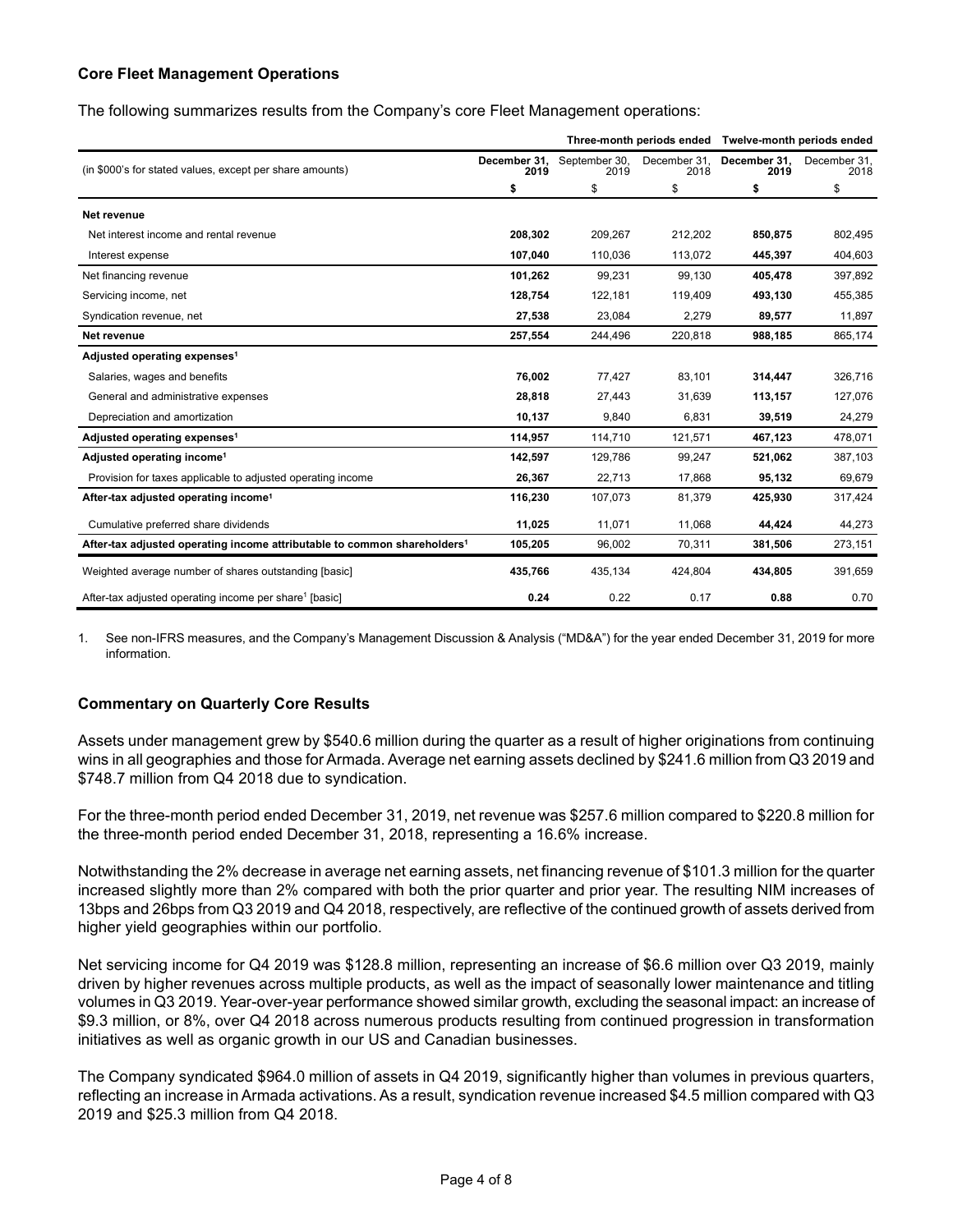We continue to strengthen our understanding of the market for our assets and build our syndication capabilities. Syndication activity remains a strong recurring source of revenue; however, Q4 2019 volume was higher than our expected quarterly volumes going forward. Q4 2019 volume drove the syndication revenue increase in the quarter. This volume increase was a result of the initial ramp up in Armada as well as improvements in our operational effectiveness.

Adjusted operating expenses were relatively flat compared with Q3 2019, driven mainly by transformation.

- Transformation savings in salaries, wages and benefits were partially offset by higher pay-for-performance costs on a year-over-year basis.
- Depreciation and amortization was higher in Q4 2019 compared with Q4 2018 due to the implementation of IFRS 16. The increase is partially offset by a decrease in general and administrative expenses.

# **Commentary on Annual Core Results**

Fleet Management finished the year with \$16.7 billion assets under management, an increase of \$1.0 billion, or 6%, from \$15.7 billion at December 31, 2018. On a constant currency basis, the year-over-year increase was approximately \$1.7 billion, or 11%. This reflects strong growth across all geographies and the impact of Armada which ramped up through 2019.

Average net earning assets decreased slightly for the year ended December 31, 2019 as a result of syndication, offset by strong growth in originations. Despite the lower average earning assets, net financing revenue increased by \$7.6 million to \$405.5 million. The increase in NIM to 3.25% from 3.16% year-over-year is the result of the growth of our portfolio in higher yield geographies.

Net servicing income for the year ended December 31, 2019 was \$493.1 million, \$37.7 million higher than for the year ended December 31, 2018, driven by both benefits derived from our transformation program and strong organic growth across a number of product lines.

Syndication revenue of \$89.6 million grew significantly from the prior year, largely driven by volume which increased by \$2.3 billion to \$2.9 billion, reflecting the growth in Armada as well as our strategic decision to deleverage our balance sheet.

Adjusted operating expenses of \$467.1 million for the year ended December 31, 2019 decreased by \$11.0 million from \$478.1 million for the prior year. Transformation-related initiatives drove \$37.7 million in operating expense savings for the year. Salaries, wages and benefits savings were partially offset by merit and bonus increases as well as increases in headcount to support our rapid growth in Mexico, syndication, and Armada. Additionally, the implementation of IFRS 16 resulted in a year-over-year increase in depreciation and amortization that was largely offset by a decrease in general and administrative expenses.

The resulting adjusted operating income was \$521.1 million for the year ended December 31, 2019, which represents a 34.6% increase from \$387.1 million for the year ended December 31, 2018.

#### **Dividends Declared**

The Company's Board of Directors has authorized and declared a quarterly dividend of \$0.045 per outstanding common share of Element for the first quarter of 2020. The dividend will be paid on April 15, 2020 to shareholders of record as at the close of business on March 31, 2020.

| <b>Series</b> | <b>TSX Ticker</b> | <b>Amount</b> | <b>Record Date</b> | <b>Payment Date</b> |
|---------------|-------------------|---------------|--------------------|---------------------|
| Series A      | EFN.PR.A          | \$0.4333125   | March 13, 2020     | March 31, 2020      |
| Series C      | EFN.PR.C.         | \$0.388130    | March 13, 2020     | March 31, 2020      |
| Series E      | EFN.PR.E          | \$0.368938    | March 13, 2020     | March 31, 2020      |
| Series G      | EFN.PR.G          | \$0.406250    | March 13, 2020     | March 31, 2020      |
| Series I      | EFN.PR.I          | \$0.359375    | March 13, 2020     | March 31, 2020      |

Element's Board of Directors also declared the following dividends on Element's preferred shares: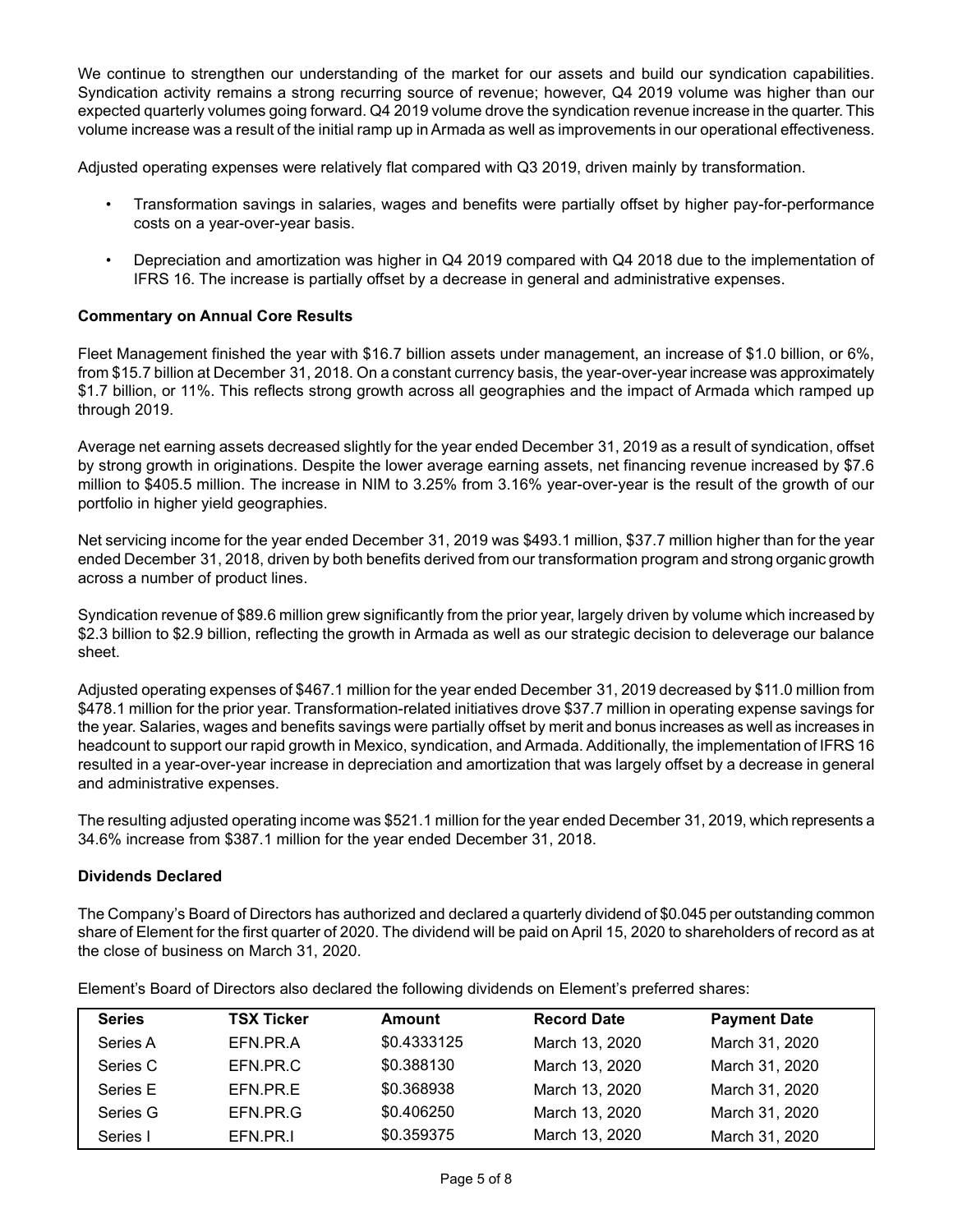The Company's common and preferred share dividends are designated to be eligible dividends for purposes of section 89(1) of the Income Tax Act (Canada).

# **Dividend Reinvestment Plan**

Element adopted a dividend reinvestment plan (the "Plan") to be administered by Computershare Trust Company of Canada (the "Plan Agent"), which became effective beginning with the fourth quarter dividend of 2018. A complete copy of the Plan is available on Element's website at [https://www.elementfleet.com](https://www.elementfleet.com/) or on the Plan Agent's website at [www.investorcentre.com/service.](http://www.investorcentre.com/service) Shareholders should carefully read the complete text of the Plan before making any decisions regarding their participation in the Plan.

To be eligible to participate in the Plan, shareholders must be resident in Canada. Shareholders resident outside of Canada (including shareholders who are non-residents of Canada or partnerships other than "Canadian partnerships" (all within the meaning of the Income Tax Act (Canada)) or that are U.S. persons (within the meaning of Regulation S under the Securities Act of 1933 of the United States)) are not eligible to participate in the Plan.

# **CEO LETTER TO SHAREHOLDERS**

#### My fellow shareholders,

As I reflect on what we achieved in 2019 and, as a consequence, how well Element is positioned for 2020 and beyond, I see a clear ratification of one of my strongest beliefs as a chief executive officer - the power of strategic focus: setting clear strategic objectives that make the most of one's opportunities and strengths, and then concentrating the entirety of the company's resources on their attainment.

Our unwavering focus on creating a consistent, superior client experience has led to immediate and significant improvements in our operational effectiveness, productivity and employee engagement. This has, in turn, led to a dramatic improvement in client retention and net promoter scores, a 35% increase in adjusted operating income and a true investment-grade balance sheet. These results, coupled with the strong organic growth prospects we shared last quarter, are so compelling that I am more convinced than ever that diverting our finite resources into anything else but transforming and growing our core business would be a mistake.

This means we will continue to forgo anything that could distract us from our fleet management business, such as expansion by acquisition. It also means walking away from 19<sup>th</sup> Capital, after our multiple attempts to salvage meaningful value for our shareholders from this venture have been unsuccessful.

#### **A Turning Point**

While this detached approach of triaging and/or abandoning unsalvageable ventures such as 19<sup>th</sup> Capital may now seem self-evident to me, it was not always the case.

It is one thing to learn about the concept of sunk cost in accounting school, as I did some four decades ago at Dalhousie University. It is quite another to make the decision as an executive to stop putting further time, effort and money into a struggling business even when the textbooks and spreadsheets say that's the right thing to do.

As an executive with a strong sense of responsibility and accountability, it struck me as almost cavalier or irresponsible to not attempt to rescue an investment that had gone awry even if corporate resources might be better deployed elsewhere. My natural instinct was to fight to the end to fix a problem asset. After all, I've made my career as a turnaround guy.

The turning point for me came as I was working in the telecommunications industry when the telecom bubble burst. Suddenly, all manner of investments that had once seemed promising were now sunk costs. There was no way to turn them all around - and moreover, no point. The market was moving against these investments. Better to feed and nurture the businesses that would thrive in the future.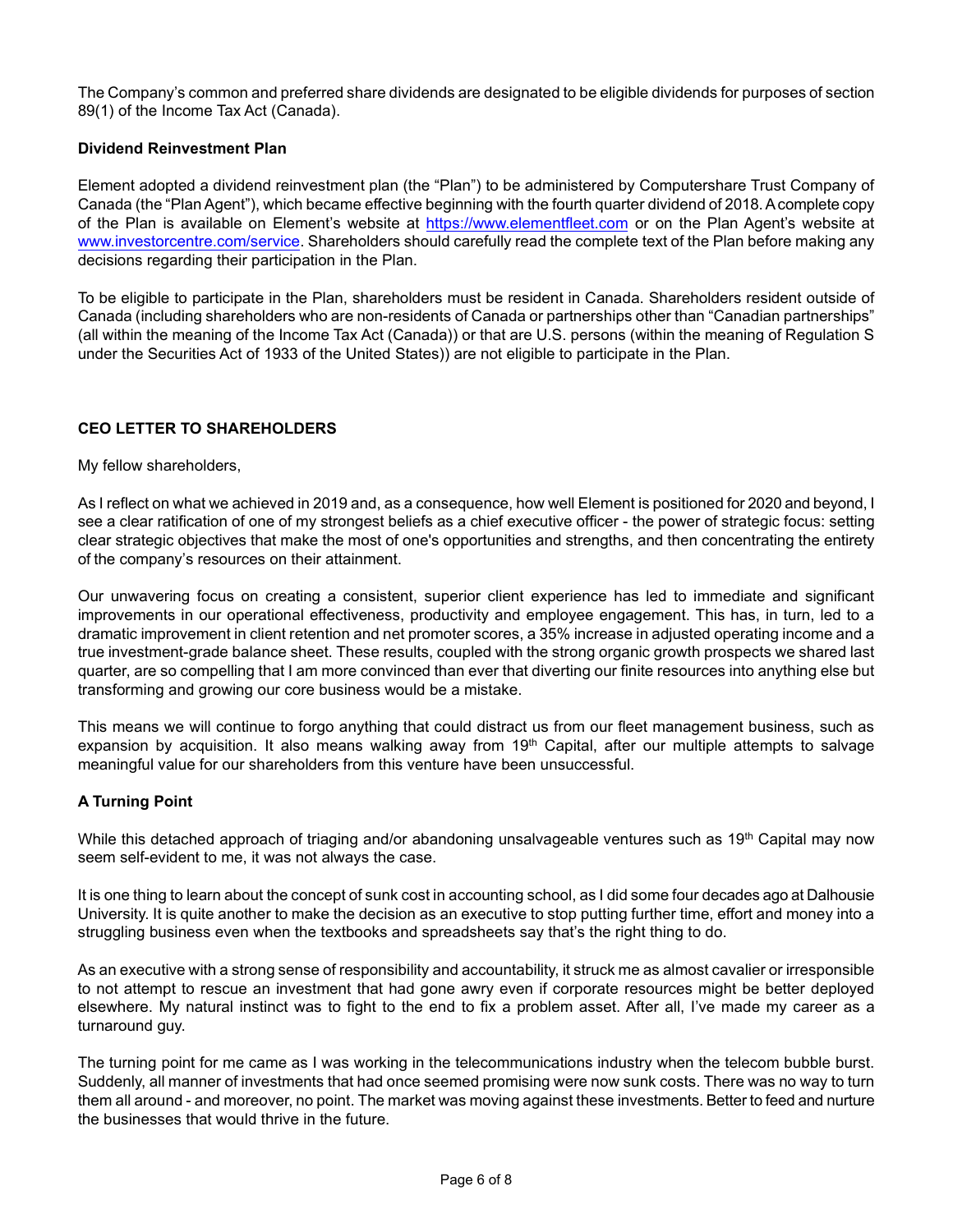Even knowing it is the right thing to do does not make it any easier to tell you, my fellow shareholders, that we are taking another write-down on 19<sup>th</sup> Capital to a level that signals we don't see any further meaningful value for Element in this asset.

The market for the heavy trucks that 19<sup>th</sup> owns has moved against us. The sales process we launched made it clear there is little prospect of a sale of  $19<sup>th</sup>$  or its trucks that will meaningfully generate cash for Element. So, we are accelerating our run-off and ramping up the liquidation of 19 $^{\rm th}$ .

While this is not the outcome we had planned for, to be sure, it drives home the importance of the strategic decision we made early on to focus on our core business, where the greatest opportunity lies, while extricating Element from noncore ventures.

I take some comfort from the fact that, while we weren't able to fix the problems we inherited, the \$740 million of value we have written off related to 19<sup>th</sup> Capital since I joined Element is far exceeded by the \$3.7 billion in shareholder value we have created.

What's more, the balance sheet effect of this decision will be quickly offset by the powerful cash generation of our fleet business - so much so that the cash flow from our core business necessitates a decision as to the best way to deploy this excess capital in the not-so-distant future.

If I were to go back to Dalhousie someday to teach future CEOs about the concept of a sunk cost, 19<sup>th</sup> Capital would be my leading example.

# **Tuning for High Performance**

In closing, 2020 is - for Element - all about "Building for the Future". That future is our core fleet management business, building on our successes such as transformation, syndication and Armada, and delivering on our clearly articulated plan to drive 4% to 6% annual net revenue growth. We will do that through organic growth based on the sheer power of our now-solidified platform and leading market position.

I've always been a car lover, so if you'll permit me, I will leave you with an automotive analogy: For me, Element was like a barn find… a classic car with an impeccable pedigree in a neglected condition. My time to date - and the remainder of 2020 - is focused on restoring that car to a pristine state; making it truly roadworthy. And once completed, I can't wait to see what that car can do on the open road.

Until next quarter,

Jay Forbes President & Chief Executive Officer Element Fleet Management

#### **Conference Calls and Webcasts**

A conference call to discuss these results will be held on Tuesday, February 25, 2020 at 6:00 p.m. Eastern Time. The conference call and webcast may be accessed as follows:

- Webcast: http://services.choruscall.ca/links/elementfleet20200225.html
- North America Toll-Free: 1-800-319-8560
- International: 1-604-638-5345
- Passcode: 86810#

The webcast will be available on the Company's website for three months. A taped recording of the conference call may be accessed through March 25, 2020 by dialing 1-800-319-6413 or +1-604-638-9010 and entering the access code 4043.